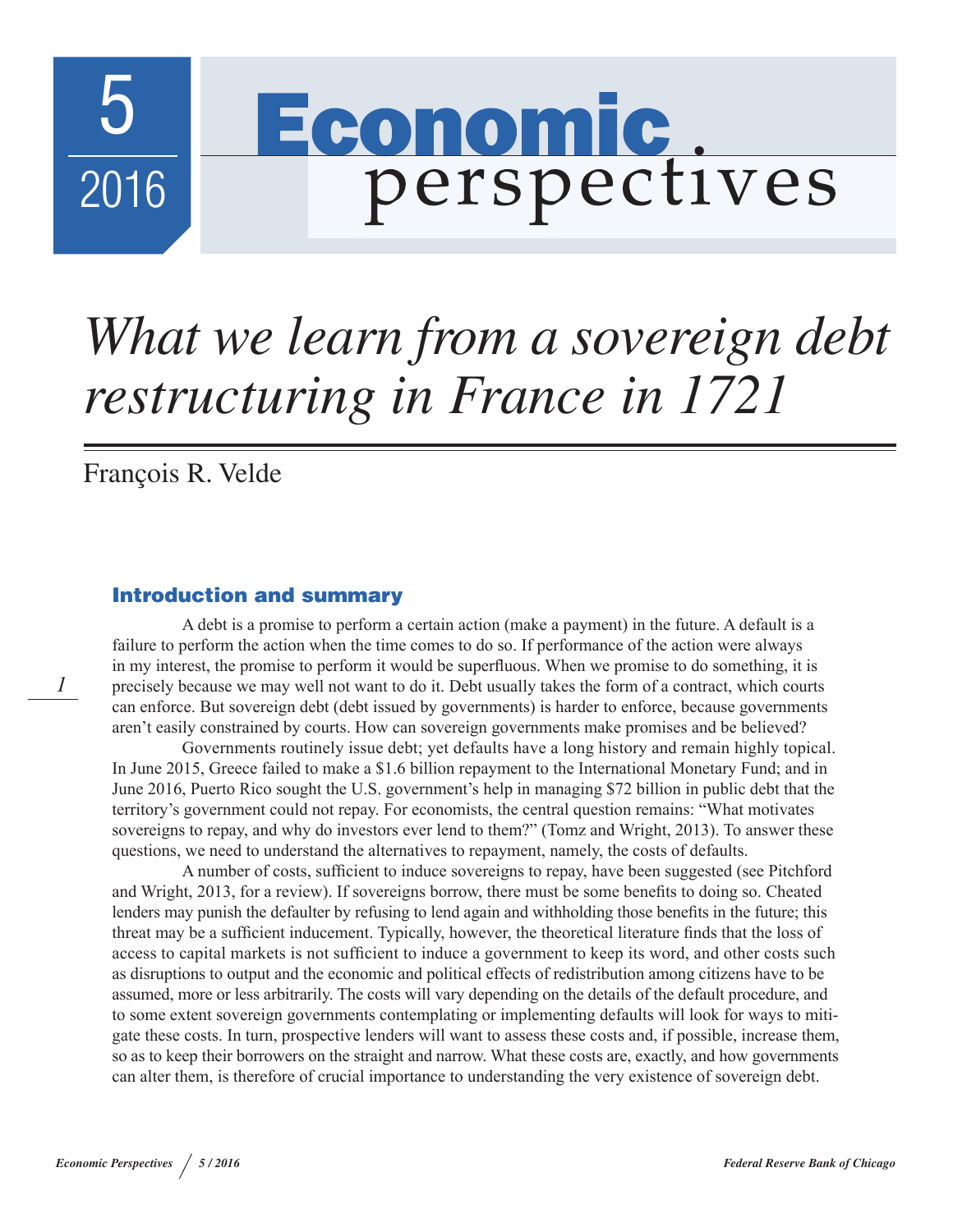As highlighted by Reinhart and Rogoff (2011), domestically held debt has been somewhat overlooked by the theoretical and empirical literature. Recently several researchers have modeled the costs of default through its impact on holders of domestic debt. Governments can be presumed to care more about the welfare of their residents, in which case the redistributive impact of default can make default costly (Guembel and Sussman, 2009; Ferriere, 2014; and D'Erasmo and Mendoza, 2016). Alternatively, it may be that domestic debt plays an important role in the local economy, say, through the banking sector (e.g., Bolton and Jeanne, 2011; Brutti, 2011; Gennaioli, Martin, and Rossi, 2014). If a sovereign cannot distinguish between different types of creditors, domestic and foreign, or rich and poor, then it will have less incentive to default. The theoretical literature thus tends to assume that defaults cannot be discriminatory, in spite of known counter-examples (Tomz and Wright, 2013).

Knowing what happens, or can happen, in case of default is therefore important. Moreover, sovereign defaults are not such frequent events that we may dispense with past examples of defaults or debt restructurings. Much work has been done to collect information about defaults and their correlates (Oosterlinck, 2013). The literature usually tries to infer general patterns from large samples of defaults, which is the right approach if explanations are to be tested against data, but this sometimes comes at the cost of glossing over the details of the cases, if not actually misunderstanding them.<sup>1</sup> Focusing on specific but remarkable instances is therefore a useful complement (see Álvarez-Nogal and Chamley, 2014, for a sixteenth century example or Hall and Sargent, 2014, for examples in U.S. history). At a minimum, close study of such examples enriches our sense of the objectives and constraints of a sovereign borrower.

The example I treat here is perhaps ancient, but it is important. France was one of the leading powers in Europe and borrowed extensively for centuries. Its record as a debtor was checkered, but outright defaults have been comparatively rare of late—indeed, the last one, arguably the most drastic of its history but also the most simple, was a straightforward and uniform reduction of the public debt by a factor of three in 1797. But prior to that episode, we find the restructuring of 1721 (later I will address the question of whether it was in fact a default). The 1721 restructuring had some features in common with previous episodes but was also unique in many ways. Most strikingly, it was a very well planned, extensive, and costly operation that sought to balance the need for reducing outstanding liabilities with fair treatment of the creditors. What makes this particularly interesting is that France was, at the time, an absolute monarchy, whose powers were, at least formally, unlimited. In other words, it was the kind of government that we would imagine had a free rein and could have defaulted much more simply and ruthlessly if it had wanted to (in contrast, the default of 1797 was carried out by an elected assembly of representatives operating under a constitution).

A recently discovered document, a narrative commissioned by the planners of the restructuring, provides an unparalleled view from the inside of this operation. My purpose in this article is to summarize this narrative and assess the restructuring.

#### The context

This story takes place during the early eighteenth century in France, which was then an absolute monarchy. The previous king, Louis XIV, had reigned from 1643 to 1715 and pursued a very aggressive foreign policy. A series of wars from 1667 to 1684 had substantially enlarged France's territories and left France as the dominant force in Europe. The end of Louis XIV's reign, however, was marred by two long and costly wars, in which Great Britain, the Netherlands, and the German Empire curbed French ambitions. The wars ended in 1714, leaving France in great financial difficulties.

Louis XIV died in 1715 and was succeeded by the five-year-old Louis XV. From 1715 to 1723, the government was led by a regent, Philippe, Duke of Orléans; after the king became legally of age, the government continued to be led by the former regent, and after his death by another royal prince, the Duke of Bourbon, until 1726. The period from 1715 to 1726 can be seen in three distinct periods. From 1715 to 1718, a period of fiscal consolidation brought about a partial default, tax increases, and spending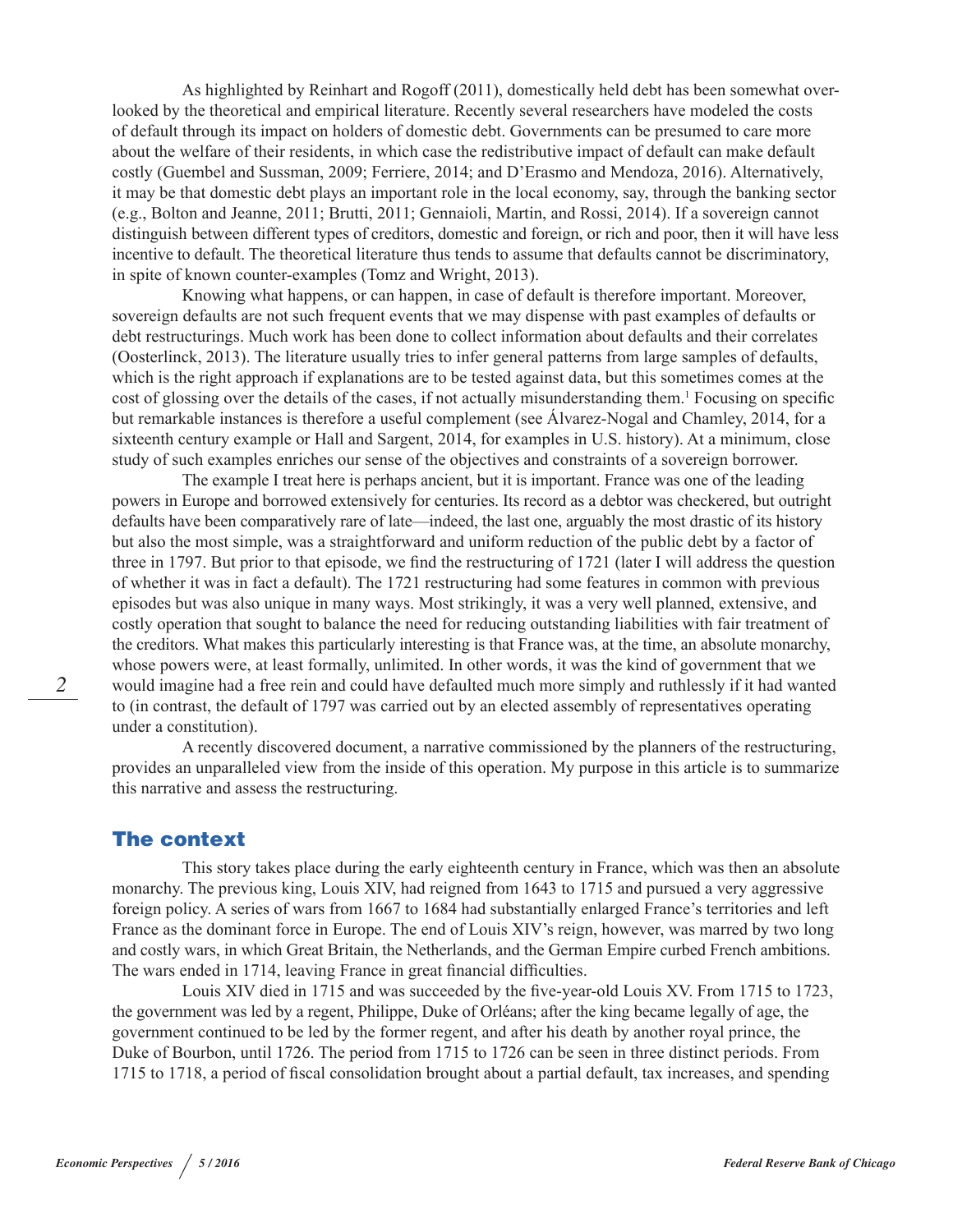cuts. The unsecured debt left over from the war was converted into State bills. As the situation improved, the regent let a Scotsman named John Law undertake some radical experiments, which, however, turned into a disaster, setting the stage for another period of consolidation, and in particular a debt restructuring.

To understand what was restructured, we need to briefly describe the nature of John Law's experiment.<sup>2</sup> Part of John Law's plan was to replace the existing monetary system based on gold and silver coin with a paper standard, which he thought could be used to stabilize prices, lower interest rates, and stimulate the economy. To achieve this goal, he received a charter for a note-issuing bank, the first of its kind in France, and similar in many respects to the Bank of England, founded in 1694 (Clapham, 1945; Quinn, 2008). The bank was a private corporation whose initial shareholders were holders of the State bills issued in 1716 to consolidate the unsecured war debts. In effect, the bondholders traded their bonds for shares in a company whose assets were a government annuity (replacing the bonds) and a (hopefully profitable) banking license.

In parallel, Law established another company, again funded with government bonds, whose other asset was the undeveloped colony of Louisiana. This company grew by a series of mergers and acquisitions, financed by equity issues, and became in 1719 the Indies Company, with a monopoly on most overseas trade, as well as other activities such as running the mints and the tobacco monopoly. It expanded its activities further, into tax collection. Much of tax collection in France was subcontracted to private entrepreneurs who paid a fixed annual sum for the right to collect taxes. The difference between the actual amounts collected and the fixed sum represented the profits (or losses) of the entrepreneur. The Indies Company acquired most of the contracts for tax collection. In the summer of 1719, the company proposed a radical solution to the government's persistent debt problem. The plan was for the company to refinance the whole national debt at a favorable interest rate. To finance this operation, it issued large amounts of equity. This was once again an exchange of debt owed by the State for equity in a private company, but the assets of the company now included not only trade, but also tax revenues. This was the same model of debt securitization employed in the case of the Bank of England or the English South Sea Company (founded in 1711), but on a vast scale. If successful, it would solve France's financial problems permanently.

Law's system rested on two financial instruments. First were the shares in the Indies Company, bearer securities easily traded on the secondary market (and the object of much speculation, as well as derivatives contracts), which had replaced government debt. Second was paper money, issued by Law's bank (nationalized in 1718, but still headed by Law), technically convertible into gold or silver on demand, but which Law planned to turn into the exclusive medium of exchange. The critical mistake made by Law was to link the two instruments. The debt conversion relied on bondholders' willingness to trade in their bonds for shares, and since they were given lengthy installments to do so, it became necessary to maintain the price of shares at a high level to entice them. Ultimately, Law was led to peg the price of shares at too high a level; and the bank found itself buying large quantities of shares, resulting in excessive money creation. Law, who had become minister of finance, tried to prop up his currency by making it the sole legal tender and requiring the conversion of all gold and silver into notes, but this did not prevent a growing devaluation of the French currency on foreign exchanges. In May 1720 Law tried to curb looming inflation by devaluing shares and bank notes, precipitating a run on the bank and a suspension of payments. He next tried largescale "open market operations" to reduce the money supply, issuing new government bonds as well as shares and bonds of the Indies Company, creating a new instrument in the form of bank credits (exchangeable by transfers on the books of the bank), and using all his gold and silver reserves. These operations left the bank and the company bankrupt, and Law was forced to leave the country in December 1720.

## The situation in 1721

In January 1721, an emergency meeting of the government took stock of the situation. All of the government's fiscal resources (tax revenues) were controlled by the Indies Company, but its coffers were empty. The bank, whose management had been entrusted to the company, had large outstanding liabilities,

*3*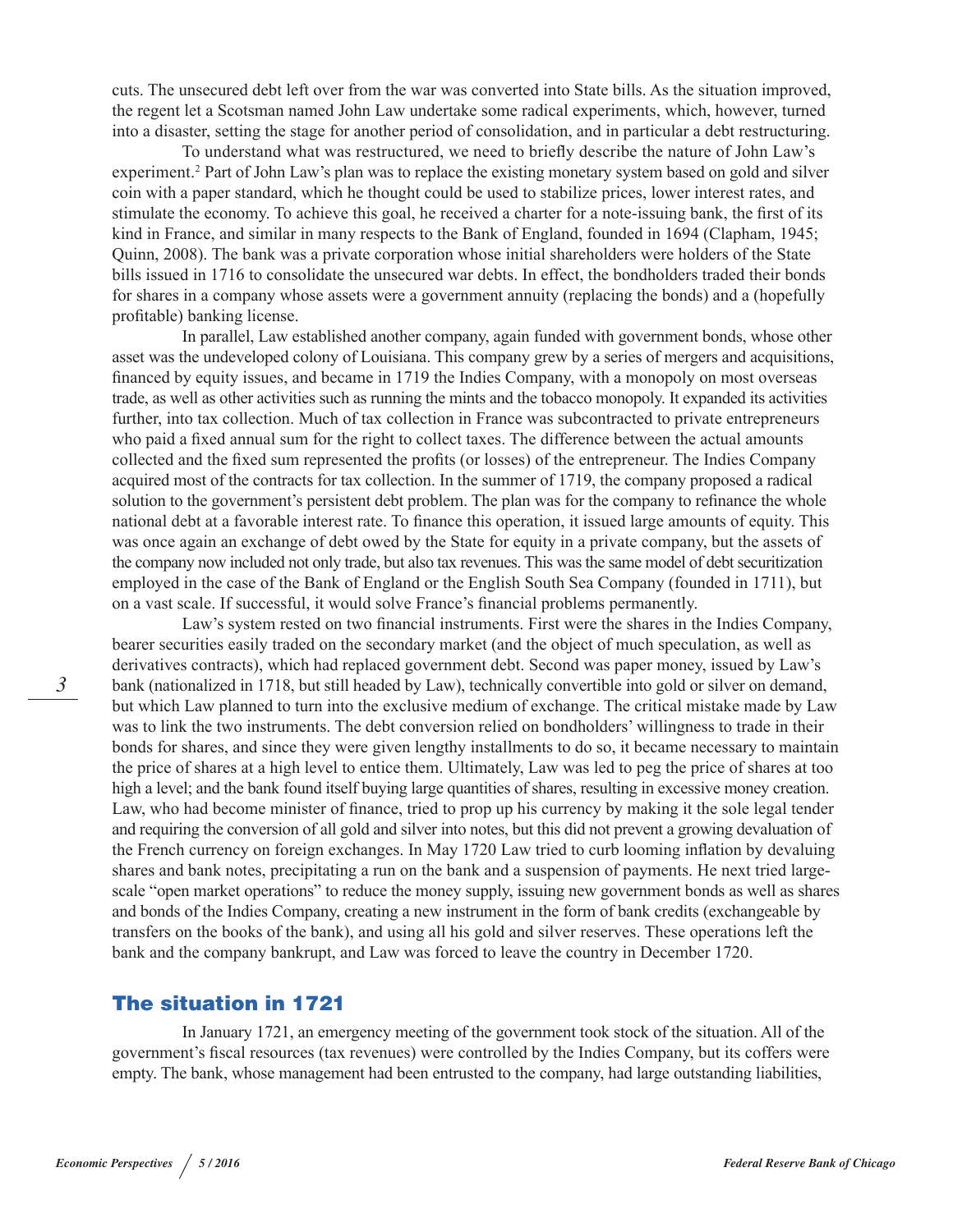namely its notes, which no one wanted (they had lost their legal tender status). Its assets consisted essentially of IOUs from the company. The debt conversion had failed and been partly reversed: In June and August 1720, new bonds had been issued to absorb some of the bank notes. Because of this partial reversion, there were two kinds of debt outstanding: the debt owed by the king, about 1.2 billion livres (the French unit of account); and the debt owed by the company and the bank, about 1 billion livres. To give a sense of scale, the total represented roughly 50 percent of France's gross domestic product. This may not seem unsurmountable by modern standards, but government revenues were much smaller at the time, and the debt represented something like ten times the revenues.

Not only was the debt very large, it was also very heterogeneous.

Some of the king's debt took the form of perpetual annuities, a standard debt instrument used by the public and private sectors for centuries. A perpetual annuity was a contract of sale between lender and borrower: The borrower created an annuity, or promise to pay a fixed amount every year forever, and sold it to the lender. The borrower's only obligation was to pay the specified amount; he could, however, at his option, choose to end the obligation by repaying the purchase price. It was, in effect, a perpetual bond with a call option. Annuities were considered a form of real property in French law, which meant that they could be bought and sold but also mortgaged. Frequently, the annuity payments were secured by collateral, either an asset or a revenue stream—in the case of the king's debt, specific tax revenues.

Another form of debt owed by the king was life annuities. In this case, the annuity was payable for the duration of a specified individual's life (it need not be the lender) and there was no option of redemption. Three series of annuities had been issued: perpetual annuities at 2.5 percent, collateralized by indirect taxes and payable in Paris in June 1720; and perpetual annuities at 2 percent and life annuities at

TABLE 1

|                                |                                   | <b>Securities submitted to the restructuring</b> |              |                         |              |
|--------------------------------|-----------------------------------|--------------------------------------------------|--------------|-------------------------|--------------|
|                                | <b>Submitted to restructuring</b> |                                                  |              | <b>Not</b><br>submitted | <b>Total</b> |
|                                | <b>Paris</b>                      | <b>Province</b>                                  | <b>Other</b> |                         |              |
| Perpetual annuities            | 899.4                             | 119.8                                            | 0.9          |                         | 1,020.1      |
| Life annuities                 | 83.3                              | 7.5                                              | 0.7          |                         | 91.5         |
| Provincial perpetual annuities | 15.6                              | 15.1                                             | 0.1          |                         | 30.8         |
| Receipts for same              | 16.5                              | 66.6                                             | 0.0          |                         | 83.1         |
| Other                          | 9.7                               | 2.1                                              | 0.0          |                         | 11.8         |
| King's debt                    | 1,024.5                           | 211.1                                            | 1.7          |                         | 1,237.3      |
|                                |                                   |                                                  |              |                         |              |
| <b>Bank notes</b>              | 207.5                             | 428.6                                            | 20.8         | 28.3                    | 685.2        |
| <b>Bank accounts</b>           | 72.9                              | 74.7                                             | 1.0          | 38.8                    | 187.4        |
| <b>Bonds</b>                   | 63.8                              | 22.9                                             | 0.3          |                         | 87.0         |
| Life annuities                 | 87.7                              | 3.0                                              | 2.0          |                         | 92.8         |
| Company's debt                 | 431.9                             | 529.2                                            | 24.1         |                         | 1,052.4      |
| Total                          | 1,456.4                           | 740.3                                            | 25.7         |                         | 2,289.7      |
| Shares (number)                | 111,788                           | 7,982                                            | 5,254        |                         | 125,025      |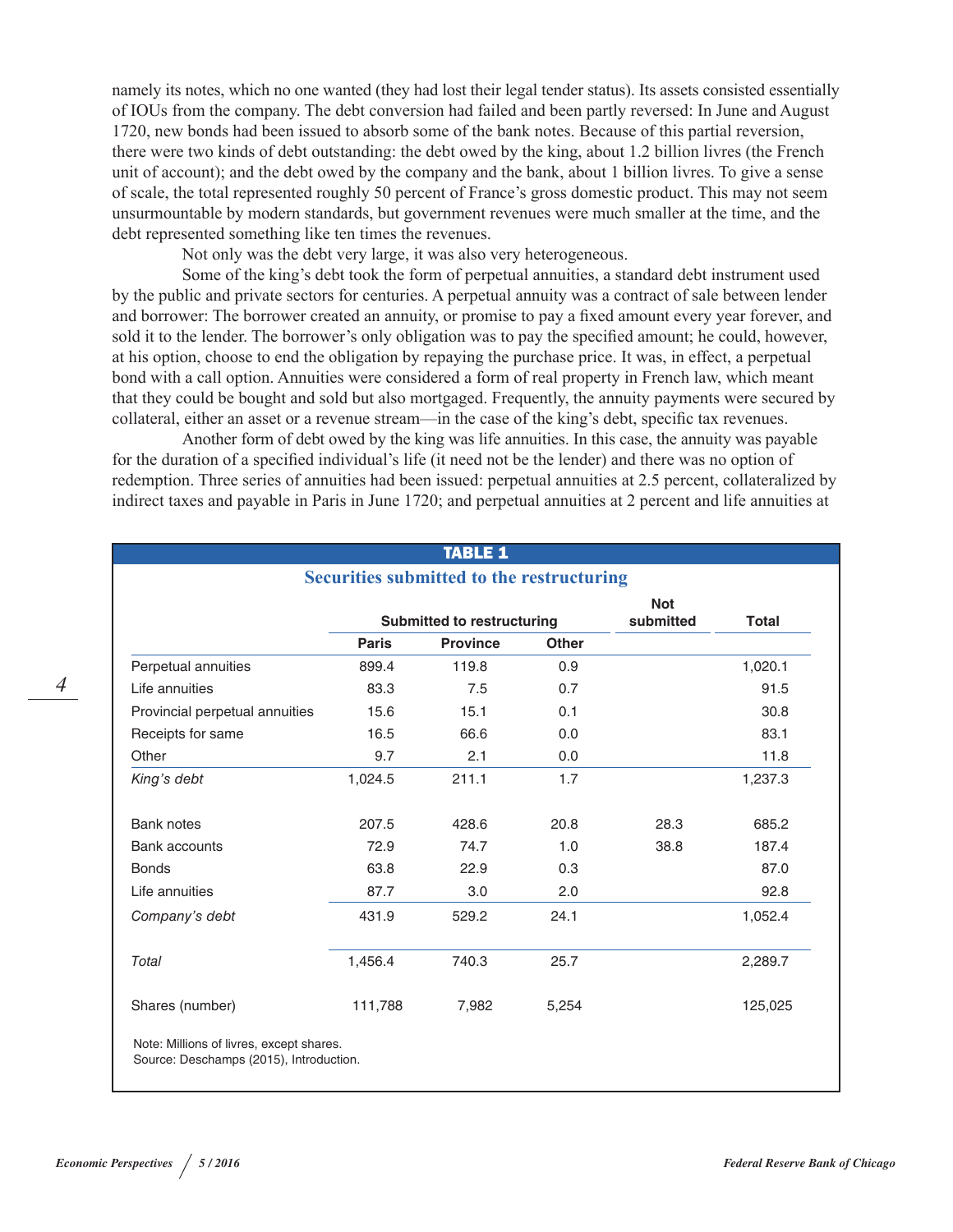4 percent in August 1720, both collateralized by direct taxes and payable by the provincial tax collectors. Formal contracts had been written for the June 1720 issue, but not for all August 1720 annuities, and there were various receipts floating around. The Indies Company's liabilities were more diverse. It issued life annuities in May 1720 at 4 percent. It also issued bearer bonds at 2 percent. The bank's liabilities consisted of bank notes, which had been demonetized and were therefore of uncertain legal standing, as well as bank accounts. Finally, the company had a large number of shares outstanding, which were claims on its net profits. The shares were also bearer securities. Of all the company's liabilities, only the bonds had been formally guaranteed by the king.

The liabilities ranged from formal claims on tax revenues based on contracts, like the annuities, to bearer instruments, like the bank notes, whose only promise (payment in coin) had long since been voided. Aside from the shares, they all had in common a face value, either the sum promised or (in the case of life annuities) the sum initially paid in exchange. This face value was expressed in the same unit of account. But the real value of that unit of account had varied over time: The legal value of the main silver coin had changed 17 times in 1719 and 1720. The market value of the securities had fluctuated as well. For those securities that had a face value, then, it was difficult to attach meaning to it. The bank note of 1,000 livres was traded for 70 livres on the market in January 1721. The shares, with no face value, had seen their market price fall from a peak of 10,000 livres (in bank notes) to 175 livres in January 1721.

Table 1 shows the amounts of the different securities that were submitted to the debt restructuring. For some, it is possible to know the total amount outstanding.

What, then, could be done with the eclectic mass of paper? One possibility would have been for the king to cut down the debt from 2.2 billion livres to 1 billion livres by letting the bank and the company fail and walking away from the mess. True, the bank had been nationalized in December 1718 when its private shareholders were bought out by the Treasury. But it was originally a limited liability company (the shares were bearer shares, like those of the company). When it was nationalized, the treasurer, as accounting officer, became answerable to the Chamber of Accounts for losses. Since the management of the bank had been entrusted to the company in February 1720, he might have tried to deflect the liability onto the company, but it too would have been bankrupt.

Most of the discussion at the cabinet meeting concerned the bank and who would take responsibility for it. The Duke of Bourbon, who was also an important shareholder of the company, did not want the company to do so. They argued that the responsibility for the bank had been foisted on the company, and that in practice the bank had been run by Law, who was also the minister of finance. Indeed, the promise made in February 1720 not to increase note circulation without the company's permission had been repeatedly ignored, and several note issues had been made illegally. The regent blamed Law, but then questions arose as to how Law had been allowed to leave France. His passport had been issued by order of the regent, and the Duke of Bourbon had provided an escort. Both men realized that they would not benefit from extending this discussion further, and it was agreed that the company would account for the bank, but with the implicit understanding that the company would be saved from failure, which meant that the bulk of the liabilities would have to be assumed by the king.

The company, however, would have to return to its original commercial purpose, and the liabilities would have to be restructured.

This was not, of course, the first time that the French monarchy had run into financial trouble, and there were two types of policies providing precedents and models, depending on which part of the debt was being dealt with.

The first type of policy dealt with the long-term annuities, first issued to the public in 1522. They were subject to unilateral reductions in 1604, 1662–65, and 1713–15. In all three instances the annuities were treated differently, depending on the date and circumstances of issue, their rate of interest, and whether they had been sold or were still held by the original creditor. A recurring concern was to distinguish creditors of good faith who had paid the full cash value of the annuity from speculators or "profiteers" who had bought the annuities secondhand or with discounted government paper. In the 1604 reduction, for example,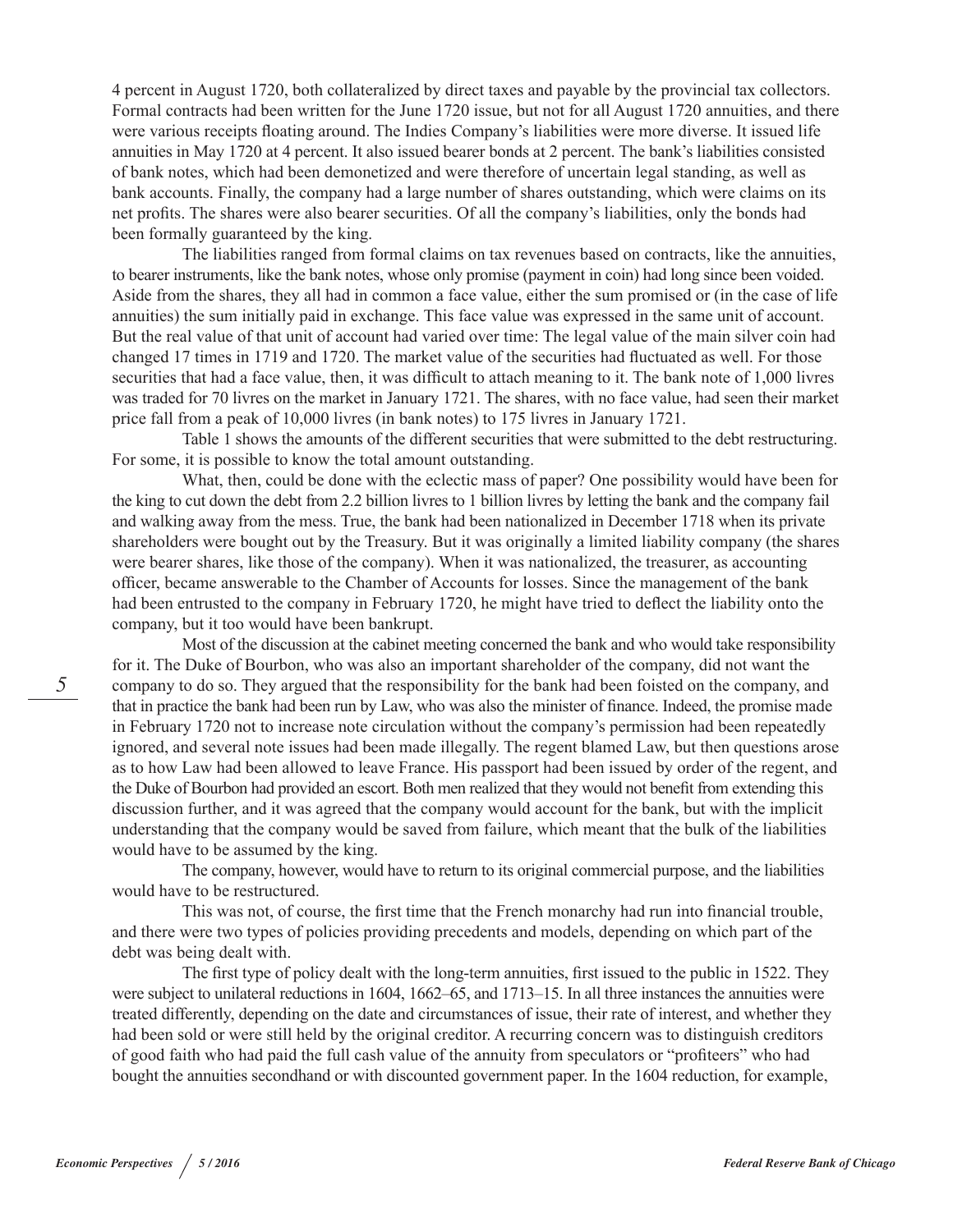the king gave himself the option to redeem an annuity at the price for which it had last been sold between private parties. Distinctions were also made when annuities had been issued to pay off war debts which, it was claimed, had not been verified and were likely to reflect inflated claims by providers of goods and services.

The second type of policy was implemented by chambers of justice (used in 1604, 1624, 1661, 1700, and 1716). These courts were tasked with examining the accounts of the financiers (the individuals who provisioned the army or made loans to the government during wartime) and imposing taxes for excess profits, but the taxes were usually paid by reducing the financiers' claims on the government. These operations targeted a different group of creditors and usually involved inquiries in the creditors' personal affairs. The most recent one, in 1716, had explicitly taken into account the overall fortune of the financiers in determining the tax they each owed and allowed them to pay off the tax in government short-term debt.

The operation carried out in 1721 incorporated elements of both types of policy, but differed significantly. Like the annuity reductions, it distinguished by type of security, but like the chambers of justice it also included information on the individuals. It affected all creditors of the State, not specifically the financiers, but the numbers involved were much larger than in any previous operation, by one or two orders of magnitude. Unlike the chamber of justice's approach, it was not a judicial proceeding and was not presented as primarily punitive; like the reductions, it was guided by general principles of fairness but applied more finely because of the individual information. Finally, it was made more complex by the involvement of the company, with respect to which it represented an administrative bankruptcy proceeding. The company, however, was more public than its technically private status might lead one to think, as the government considered its prosperity a matter of national policy.

### A note on the source

Before I delve into the history of the debt restructuring, which came to be known as the "Visa" (because it began with a visual inspection by government officials of all securities), I describe the main source that I have used.

The restructuring was the brainchild of four brothers: Antoine Pâris the Elder (1668–1733), Claude Pâris La Montagne (1670–1744), Joseph Pâris-Duverney (1684–1770), and Jean Pâris de Monmartel (1690–1766) (see Cheynet de Beaupré, 2012). They were the sons of an innkeeper in Moirans, in southeastern France. During the wars of Louis XIV, the father worked with suppliers of the French armies fighting in Italy and the two elder brothers continued in the provisioning business. They distinguished themselves by their hard work and talent and rose to a major position in the world of "financiers," a term that covered anyone involved in either tax collection, lending to the government, or war supplies—businesses that were largely contracted out to private partnerships. The brothers found political favor in the early years of the Regency but fell out with John Law and were exiled in June 1720. Within days of Law's dismissal in December 1720, they were called back to Paris by the new finance minister, who had worked with them as a government official in Alsace during the recent wars. They immediately proposed the plan for the restructuring, which they had sketched out during their exile.

It was said that the plan was conceived by Antoine and executed by Joseph, and the latter certainly took the most active part in its implementation. The Pâris brothers liked to work behind the scenes but were highly sensitive to their public image and to posterity. Presumably anticipating how controversial the restructuring would be, Pâris-Duverney decided to have the history of the restructuring written as it occurred. For this purpose, he hired François-Michel-Chrétien Deschamps (1688–1747), the orphaned son of a cavalry officer. Deschamps had made a career as a clerk in the tax administration, as well as being an occasional playwright. In 1726, with the change of government, the Pâris brothers were once again exiled, although the two younger ones gradually regained favor in the early 1730s and would continue to play a major role in government finances until the 1760s.<sup>3</sup> The manuscript was finished in 1731 and probably intended for publication as a justification of the Pâris brothers' actions, but it remained unpublished until 2015 (Deschamps, 2015).4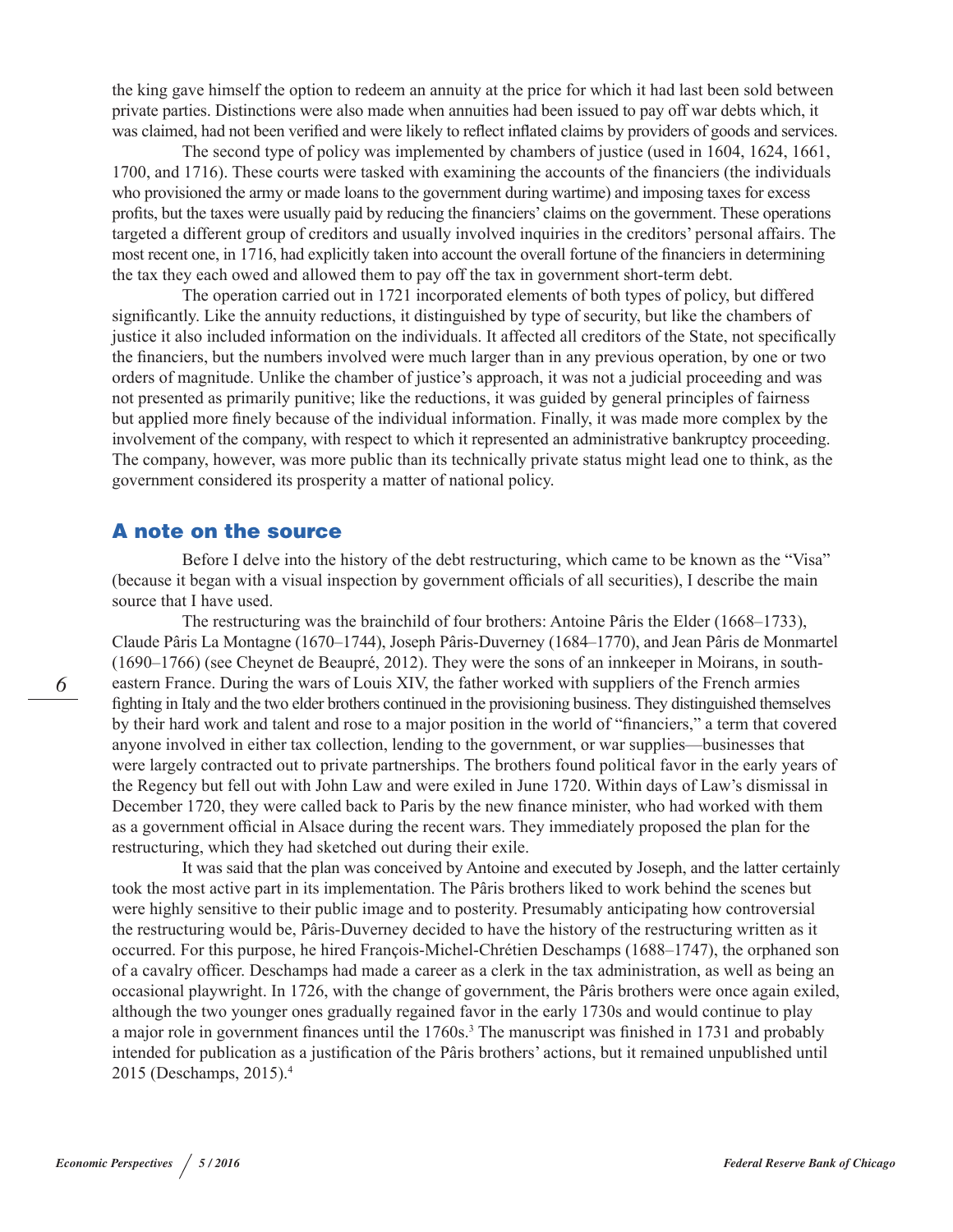## The restructuring process

The restructuring took place in three major steps. First, it was necessary to collect the information about all individual claims and process it. In the second stage, the government decided how much debt it could sustain and proceeded to reduce the claims individually. The final stage involved issuing a new security to claimants and clearing the claims on the Indies Company.

The operation began with the order in council of January 26, 1721. The order specified a list of securities that were to be submitted by their owners to officials. There was no explicit penalty for failure to submit, other than the cancellation of the securities not submitted before the deadline; there were penalties for misstating the ownership of the securities.

The submission was to take place with the help of public notaries, whose fees would be paid by the government. The submitters were required to provide an itemized list of the securities they owned, with their names, addresses, and status or profession. With the list they also had to provide a statement of the origin of the securities, that is, how they acquired the securities and with what funds. The status of the submitters was required for identification purposes, but importantly it played no direct role in the liquidation process. Nor was their total wealth or income reported, but only that part of their portfolio that was in the form of the securities.

The information was received at offices set up in the Louvre for submitters residing in Paris, or at the offices of the king's representatives in the provinces. The Paris offices opened only on March 10, and the deadline for submission was extended to June 30.

The securities and documents were returned to the owners after the information had been transcribed on registers. The information was then compiled by type of security, by origin, and by individual. This allowed two things: aggregating the information to have totals for securities and a breakdown by origin; and composing a "dictionary" of all individuals, so that an individual could be tied back to his claim.

The origins of the securities were self-reported, which raised an obvious question: Could the statements be trusted? To verify them, the government knew where the information was. France had a network of thousands of notaries: public officers whose function was to help parties write contracts and to keep copies. Executing an act before a notary was not always required, but it made it authentic and enforceable. Many financial transactions were therefore recorded by notaries. In September 1721, notaries were ordered to provide abstracts of all transactions conveying property and creating or extinguishing debt executed between July 1719 and December 1720. It would have been clearly preferable to take this measure at the beginning of the restructuring, but there was considerable opposition within the royal council against this unprecedented intrusion of royal power into private affairs, and it took the regent a long time to defeat it. The order itself promised that all documents would be destroyed afterward so that the information could not be used for any other purpose.

Only the abstracts for large transactions were actually used. The names of the parties were excerpted, found in the dictionary, and the information compared with the parties' statements. When a discrepancy was noticed, a letter was sent to the parties requesting further clarification. More than 75,000 such letters were sent. The bulk of the verification was done in the space of three months.

Meanwhile, steps were taken to begin the second stage. The ledgers were completed and balanced by October, and aggregate sums were computed. On November 23 the royal council received summary tables detailing the debts by type and origin. Several decisions were made.

The first was to separate shares in the Indies Company from all other securities. This reflected their fundamentally different nature: They were claims on the uncertain profits of a commercial enterprise, and each share was entitled to the same portion independently of the price that had been paid to acquire it. There was no sense in trying to ascribe any value to them and make them commensurate with the other securities. Moreover, the company was to continue as a going concern and therefore represented an asset that could be assigned to those claims. All other securities were, explicitly or implicitly, claims on sums of money, owed either by the king or the company. It was decided that the king would assume all liabilities,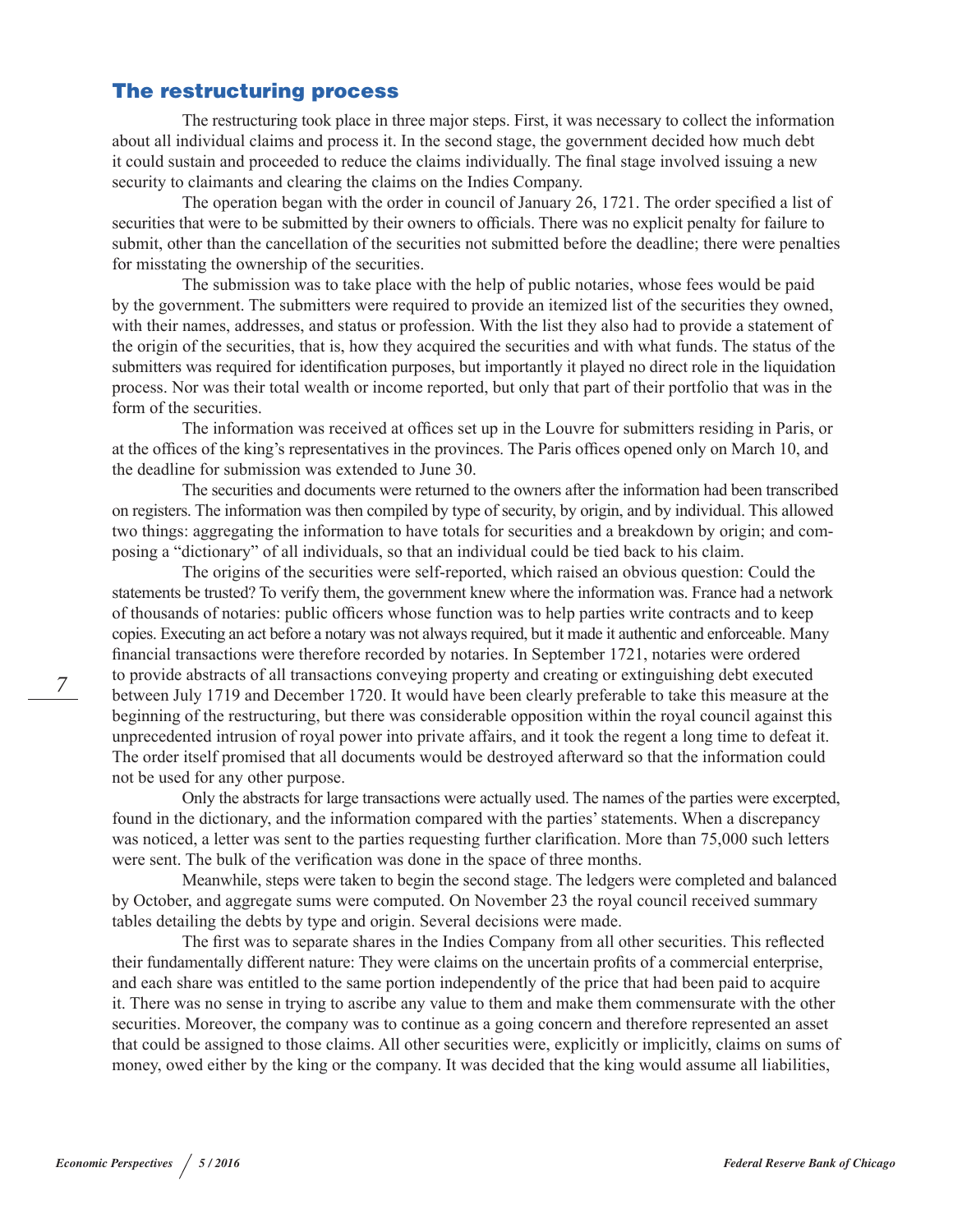leaving the company answerable only for the shares. This implicitly recognized that the company's liabilities had in large part been incurred on behalf of the king.

The next decision was to assign a fund for these liabilities. The fund was set at 40 million livres (compared with around 188 million livres of revenues in 1724). The fund was supposed to operate as a sinking fund. Since a large part of the liabilities would take the form of life annuities, the actual interest payments would diminish over time, and the corresponding reduction would be used to redeem the debt progressively, until complete extinction.

The fund of 40 million livres was the asset assigned to the aggregate mass of all securities assumed by the king. The final decision was to break down this mass into each individual's final claim according to a set of coefficients, depending on the type of security and the origin. The coefficients were made public, which promoted some degree of transparency for the process.

The coefficients were not chosen at random, but were the result of a careful evaluation. In a way, the ideal would have been to rewind the past and undo the redistribution, but the government had neither the information nor the processing power to do so. The coefficients should be seen as a form of approximation. To understand the principles guiding the choice of coefficients, take two polar cases. One is that of a government creditor, a longtime holder of a perpetual annuity, who was caught up in the reimbursement of the public debt in 1719 and, as a result, through no choice of his own, ended up holding these securities. The opposite case is that of a "vulture" speculator who bought securities at the last minute on the open market at a deep discount. Between these two extremes were a great number of intermediate cases. It was impossible to assign each claim to each case; instead, a probability of being the "innocent" type was assigned, and the claim was reduced correspondingly.

To assign the probability, the government used the available information, which had two dimensions: the type of security and the origin. Each (type, origin) pair was assessed according to the degree of liquidity (for type), the degree of choice (in the original transaction), and the verifiability of statements. More liquid securities, especially bearer securities leaving no written trace, were more suspect. The degree of choice in the transaction (for example, a merchant voluntarily entering into transactions in contrast to a creditor obliged to accept a reimbursement) also increased suspicion. There was, however, a favorable presumption for lower incomes: Origins such as payment of wages were treated relatively well.

The origins were distributed among five major categories: 1) reimbursements of debts by the government, 2) reimbursement by private parties, 3) sale of real estate, 4) sale of goods and chattel, and 5) no stated origin. The fourth category was found to be too broad and was further subdivided, depending on the ultimate origin of the funds—wages, interest income, pensions, commercial transactions, and so on. The fifth category is remarkable: Even if the claimant was unable or unwilling to document the source of the funds, he would still receive something.

Table 2 shows the coefficients applied by type and origin.

Once the matrix had been announced, the actual reduction of claims could begin. Forty commissioners were appointed, and a set of instructions was given to each. Clerks prepared liquidation sheets that showed the amounts of each type and origin; separately, the application of the coefficients to the sums was calculated several times to avoid any errors and then copied onto the sheet. The commissioners reviewed and signed the sheets. When a difficulty arose, the case was referred to one of four committees for resolution. The most difficult cases were sent to a higher committee, chaired by the minister of finance, which interpreted the rules or created new rules in unforeseen cases; copies of these decisions were circulated to the commissioners.

The work began in December 1721 with the smaller claims (under 10,000 livres), followed by the larger claims, which were subject to additional verifications. The politically sensitive claims (those of royal princes, senior civil servants, the commissioners themselves, and foreign diplomats) were reviewed by the minister of finance. By September 1722, the work was done and preparations were made to burn all the documents, as promised. Only the documents necessary to finish the liquidation and to balance the books were reserved. The rest were put into large iron cages in the courtyard of the building where the work was being done and burned over the course of several weeks.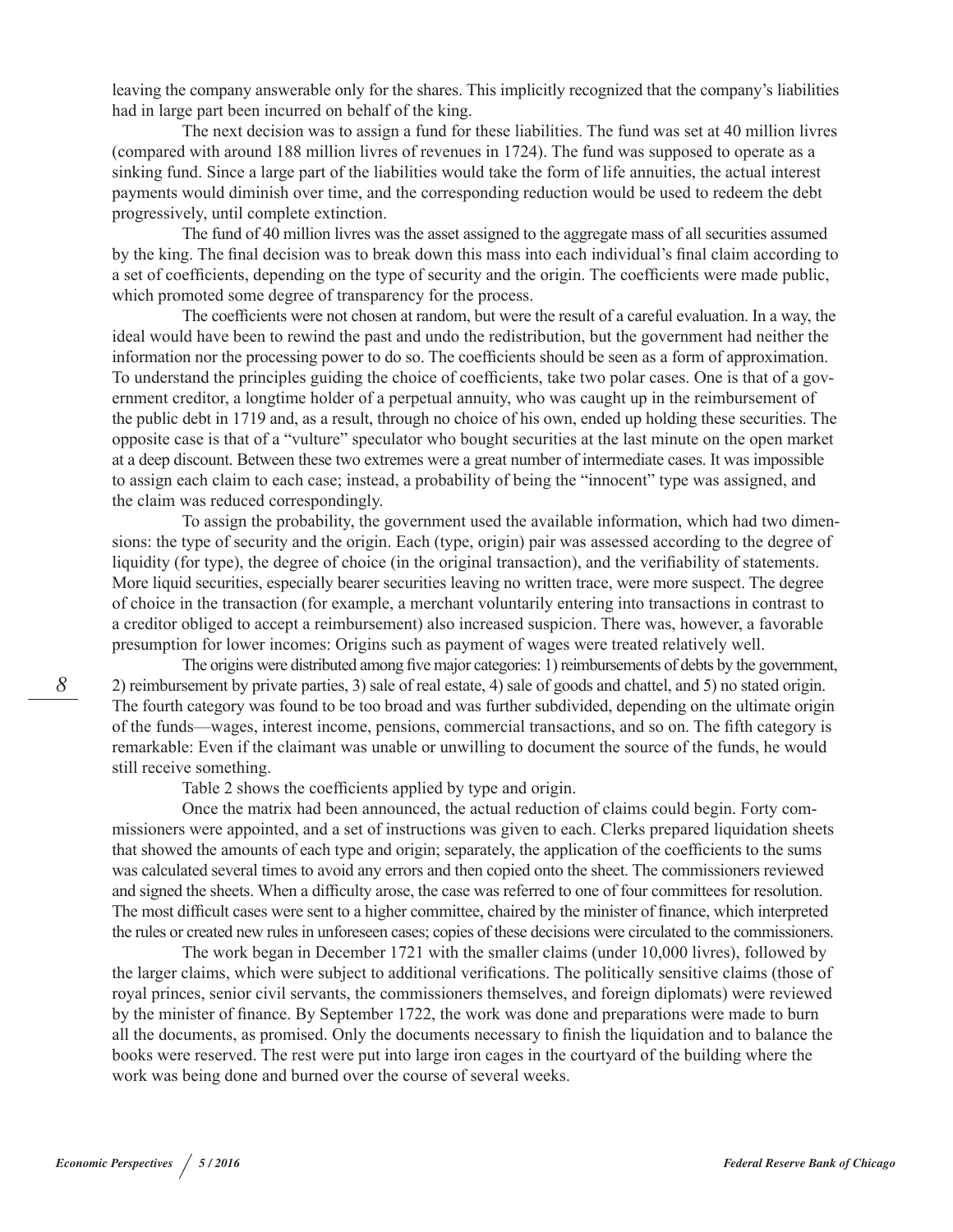|                                                                      |      |                | <b>TABLE 2</b> |      |              |      |      |      |
|----------------------------------------------------------------------|------|----------------|----------------|------|--------------|------|------|------|
| <b>Reduction matrix</b>                                              |      |                |                |      |              |      |      |      |
| <b>Class</b>                                                         | 1    | $\overline{2}$ | ${\bf 3}$      |      | 4            |      |      | 5    |
| <b>Subdivision</b>                                                   |      |                |                | 1    | $\mathbf{2}$ | 3    | 4    |      |
| Annuities                                                            | 1.00 | 1.00           | 0.50           | 1.00 | 0.67         | 0.50 | 0.33 | 0.05 |
| Notes, depending on<br>size of total claim:                          |      |                |                |      |              |      |      |      |
| Above 10,000L                                                        | 0.67 | 0.67           | 0.33           | 0.67 | 0.50         | 0.40 | 0.25 | 0.05 |
| 6,000-10,000L                                                        | 0.75 | 0.75           | 0.60           | 0.75 | 0.60         | 0.60 | 0.50 | 0.05 |
| 2,000-6,000L                                                         | 0.80 | 0.80           | 0.67           | 0.80 | 0.67         | 0.67 | 0.60 | 0.05 |
| 500-2,000L                                                           | 0.83 | 0.83           | 0.75           | 0.83 | 0.75         | 0.75 | 0.67 | 0.05 |
| Less than 500L                                                       | 1.00 | 1.00           | 1.00           | 1.00 | 1.00         | 1.00 | 1.00 | 0.05 |
| Other                                                                | 0.60 | 0.60           | 0.33           | 0.60 | 0.33         | 0.33 | 0.20 | 0.05 |
| Number of shares                                                     |      |                |                |      |              |      |      |      |
| 1 or fewer                                                           | 1.0  | 1.0            | 1.0            | 1.0  | 1.0          | 1.0  | 1.0  | 0.0  |
| $1$ to $2$                                                           | 0.9  | 0.9            | 0.7            | 0.9  | 0.7          | 0.7  | 0.7  | 0.0  |
| $2$ to 5                                                             | 0.8  | 0.8            | 0.5            | 0.8  | 0.5          | 0.5  | 0.5  | 0.0  |
| 5 or more                                                            | 0.6  | 0.6            | 0.3            | 0.6  | 0.3          | 0.3  | 0.3  | 0.0  |
| Note: L indicates livres.<br>Source: Deschamps (2015), Introduction. |      |                |                |      |              |      |      |      |

The third and final stage of the restructuring consisted of issuing a new security for the old securities. The process so far had been adjudicatory; now, a financial structure was required. In January 1722, an accounting officer was appointed to issue a new security, take in the old securities, and then engage in three-way compensations with the king's Treasury on one hand and the Indies Company on the other. This was the eighteenth century equivalent of a "special purpose vehicle." In modern terms, the sole equity owner of this vehicle was the king, to whom all profits would accrue. The new security would be the sole liability, and the old securities received in exchange would be the assets. The compensations with the company would consist in the company delivering sufficient assets (in effect, liabilities of the Treasury) to redeem its liabilities.

In most cases, the new security was a bearer certificate stating the total sum at which the claim had been settled or, in the case of shares in the company, the number of shares. But in the case of the king's annuities, it was simpler to amend the original contract to reflect the reduction in the capital sum and the corresponding reduction in the annuity. The owners of annuities also had the option of compensating part or all of the reduction on the annuity with certificates.

The government provided various outlets to convert these certificates into new debt. The most substantial, by far, was life annuities at 4 percent, although perpetual annuities at 2 percent were also available. Since the certificates were to the bearer, they were easily traded (until the deadline for redeeming them into annuities), and a secondary market quickly developed.

In total about 2.2 billion livres in securities were submitted, independently of the shares. Of those, 1.2 billion represented liabilities of the king, of which 1.1 billion was in annuities. The annuities were reduced by 7 percent in the aggregate, while all other securities were reduced by 41 percent. The total reduction, taking into account the fact that some certificates were never withdrawn by the claimants, was 27 percent.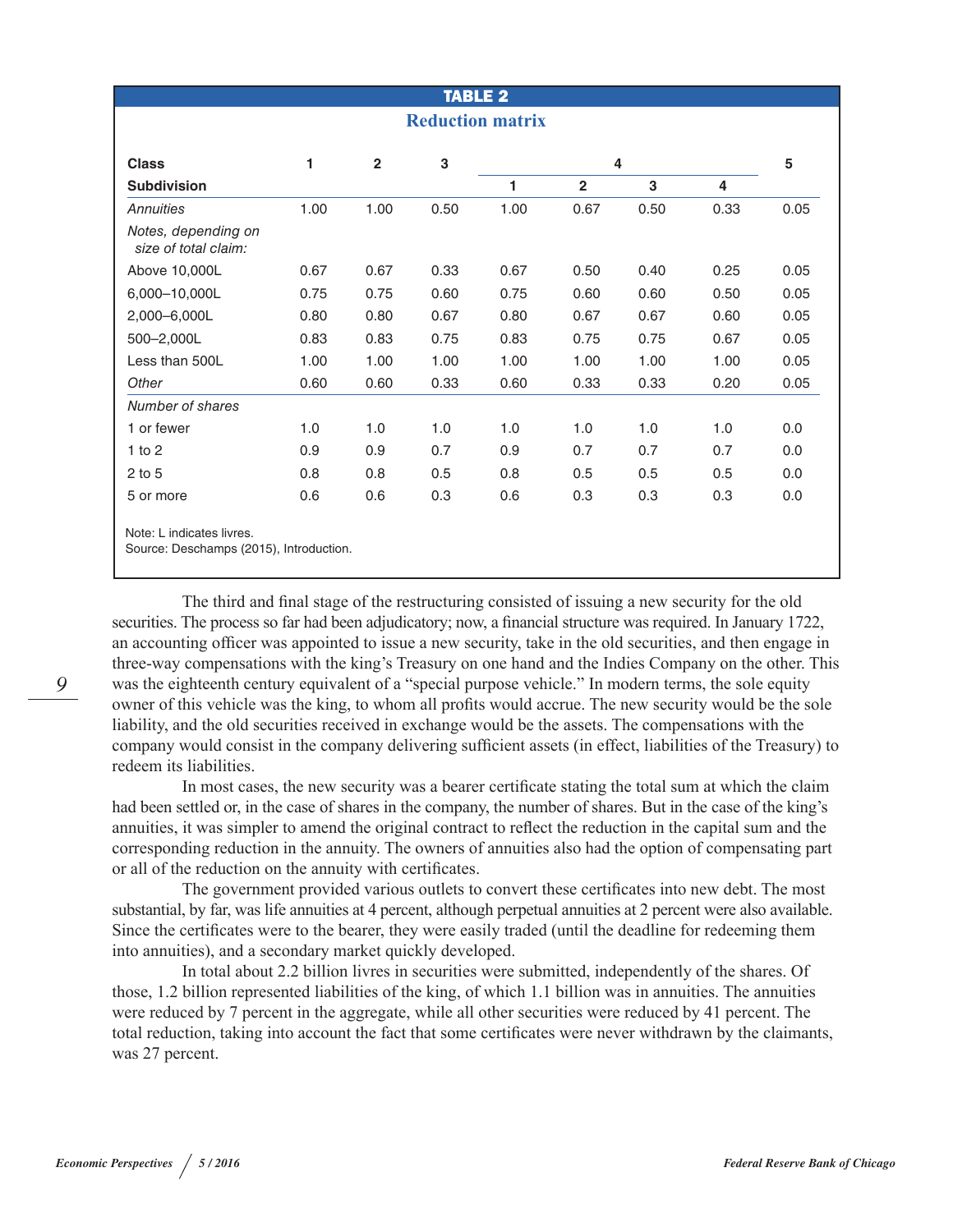# A corruption scandal

The closing days of the restructuring were marred by a corruption scandal. It would be the most serious affair of the whole eighteenth century involving senior magistrates of France. Two commissioners, named La Pierre de Talhouët and Clément, conspired with several cashiers and the chief comptroller of the restructuring to forge liquidation sheets, issue corresponding certificates, and sell them on the market. They took advantage of the fact that the very last operations consisted in revising erroneous liquidations. Individuals had been allowed to appeal the treatment of their claims and, in some instances, the minister of finance gave an order to revise the liquidation and issue a supplementary certificate. The commissioners started out by revising sheets, but without any authority, and keeping the supplementary certificate for themselves without informing the individual concerned. Later they hit upon the idea of forging fictitious liquidation sheets with invented names, a more discreet method than the first. Indeed, their greed had induced them to ask the cashiers to look for sizable liquidation sheets to revise; but the true claimants, almost by definition, were persons of substantial means. Clerks in the liquidation office noticed the revisions and informed the individuals named on the sheets, presumably hoping for a tip from the grateful beneficiaries, some of whom had been soliciting for revisions in vain. The victims, astonished rather than grateful, inquired with the commissioners, who brushed them off; they then appealed to the minister of finance. At the same time, the restructuring was being wound down and the different cashiers were required to submit their accounts; discrepancies in several cashiers' accounts aroused further suspicions. Concrete evidence was finally at hand when a man tried to exchange a certificate for new shares and the clerk noticed that the certificate was antedated.

Talhouët and several cashiers were arrested in April 1723. A special court was created to handle the matter, since the restructuring itself was operating outside normal jurisdictions. The commissioner refused to recognize the court's jurisdiction and remained silent. But after a few weeks of interrogations, one cashier agreed to talk in exchange for clemency; the others, confronted with this testimony and with documentary evidence, admitted guilt and implicated Clément, who also confessed. The two charges were forgery and embezzlement of public funds, but both were problematic. Technically the certificates were not forgeries, because they were signed by commissioners. More seriously, the fraudulent certificates were shares in a private company, hence no public funds were involved. Moreover, no money was actually stolen, although the defendants enriched themselves at the expense of other shareholders. The prosecutor took some time to respond to this objection: The Indies Company was private, but its charter had been registered by the courts. Many families had invested considerable sums, and the fact that the shares were to the bearer implied that their circulation was a matter of public policy. Furthermore, the king had directly intervened in the company's organization and management. In effect, defrauding the company meant defrauding the State.

| <b>TABLE 3</b>                          |                  |                                                 |         |               |  |
|-----------------------------------------|------------------|-------------------------------------------------|---------|---------------|--|
|                                         |                  | <b>Reduction on securities</b>                  |         |               |  |
|                                         | <b>Contracts</b> | <b>Other securities</b><br>(millions of livres) | Total   | <b>Shares</b> |  |
| Submitted                               | 1,142.3          | 1,080.2                                         | 2,222.5 | 125,025       |  |
| Liquidations                            | 1.062.5          | 638.2                                           | 1,700.7 | 55,735        |  |
| After compensations                     | 1,079.7          | 619.9                                           | 1,699.6 | 55,735        |  |
| Certificates issued                     | 1,088.0          | 588.5                                           | 1,676.5 | 55,482        |  |
| Certificates redeemed                   | 1,088.0          | 525.3                                           | 1,613.3 | 55,317        |  |
| Source: Deschamps (2015), Introduction. |                  |                                                 |         |               |  |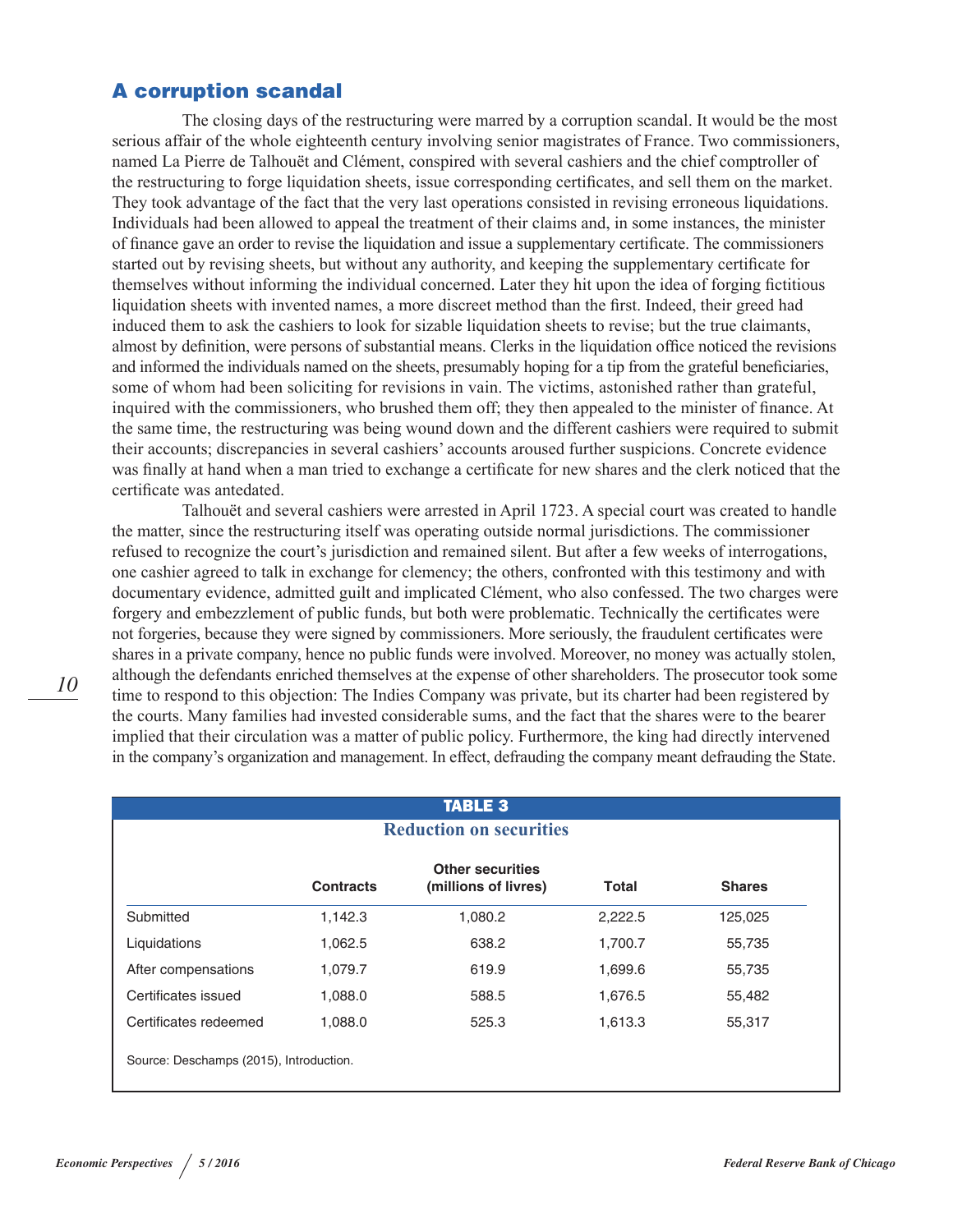#### TABLE 4

## **Restructuring balance sheet (millions of livres)**

|                       | <b>Assets</b> | <b>Liabilities</b>               |         |
|-----------------------|---------------|----------------------------------|---------|
| King's debt           |               |                                  |         |
| Contracts             | 1,142.4       | Write-downs on contracts         | 1,087.9 |
| Other securities      | 83.1          | Certificates issued and redeemed | 82.9    |
|                       |               | Profit on contracts              | 54.6    |
| Total                 | 1,225.5       |                                  |         |
| Indies Company's debt |               |                                  |         |
| <b>Miscellaneous</b>  | 11.8          | Certificates                     |         |
| <b>Bank notes</b>     | 656.9         | Issued and redeemed              | 442.3   |
| <b>Bank accounts</b>  | 148.5         | Issued, unredeemed               | 63.2    |
| Other                 | 179.8         | Not issued                       | 31.4    |
|                       |               | Profit on company's debt         | 460.0   |
| Total                 | 997.0         |                                  |         |
|                       | 2,222.5       |                                  | 2,222.5 |

Talhouët (who remained silent to the end), Clément, and their accomplices were found guilty and sentenced to death (except the cashier who had provided evidence in return for clemency; he was later pardoned). The sentences were commuted to banishment for life. After some years in prison, Clément found a position in the colonial department of the Indies Company and died of fever somewhere in equatorial Africa. Talhouët spent the rest of his life in prison. The severity of the punishment is remarkable, given that the two commissioners were senior magistrates and well connected. Talhouët's father-in-law was the attorney general of the Court of Excise, and Clément's father had been midwife to the royal family.

## Final settlement

The final deadline for redeeming the certificates into annuities was March 1724. Meanwhile, the final settlement between the restructuring, the Treasury, and the Indies Company was prepared. First, the bank was liquidated and its account presented to the Chamber of Accounts in November 1723. Next came the company. Because the debt conversion of 1720 had been reversed, some of its liabilities had been exchanged for public debt (the annuities issued in 1720) and were now held by the Treasury. The rest had been exchanged by the public for certificates that were now held by the restructuring. The company's liabilities were about 2.1 billion livres, while its assets consisted of about 1.1 billion livres in claims on the king (for the debt it had converted). To plug the hole, the king (as owner of the restructuring) ceded the profits on the restructuring, that is, the effect of the reduction on the securities, or 550 million livres, to the company. In addition, the company was granted an "indemnity" of 514 million livres, nominally as compensation for the losses it had incurred in the service of the king in 1720 and for the contracts that had been rescinded. The size of the indemnity was in fact calculated to make the company whole. It now had enough assets (claims on the Treasury) to retire its securities held by the restructuring and by the Treasury. The final settlement was enshrined in a series of royal edicts in June 1725, which confirmed the privileges of the Indies Company, declared it free of any debts to the Treasury, and confirmed all the operations of the restructuring.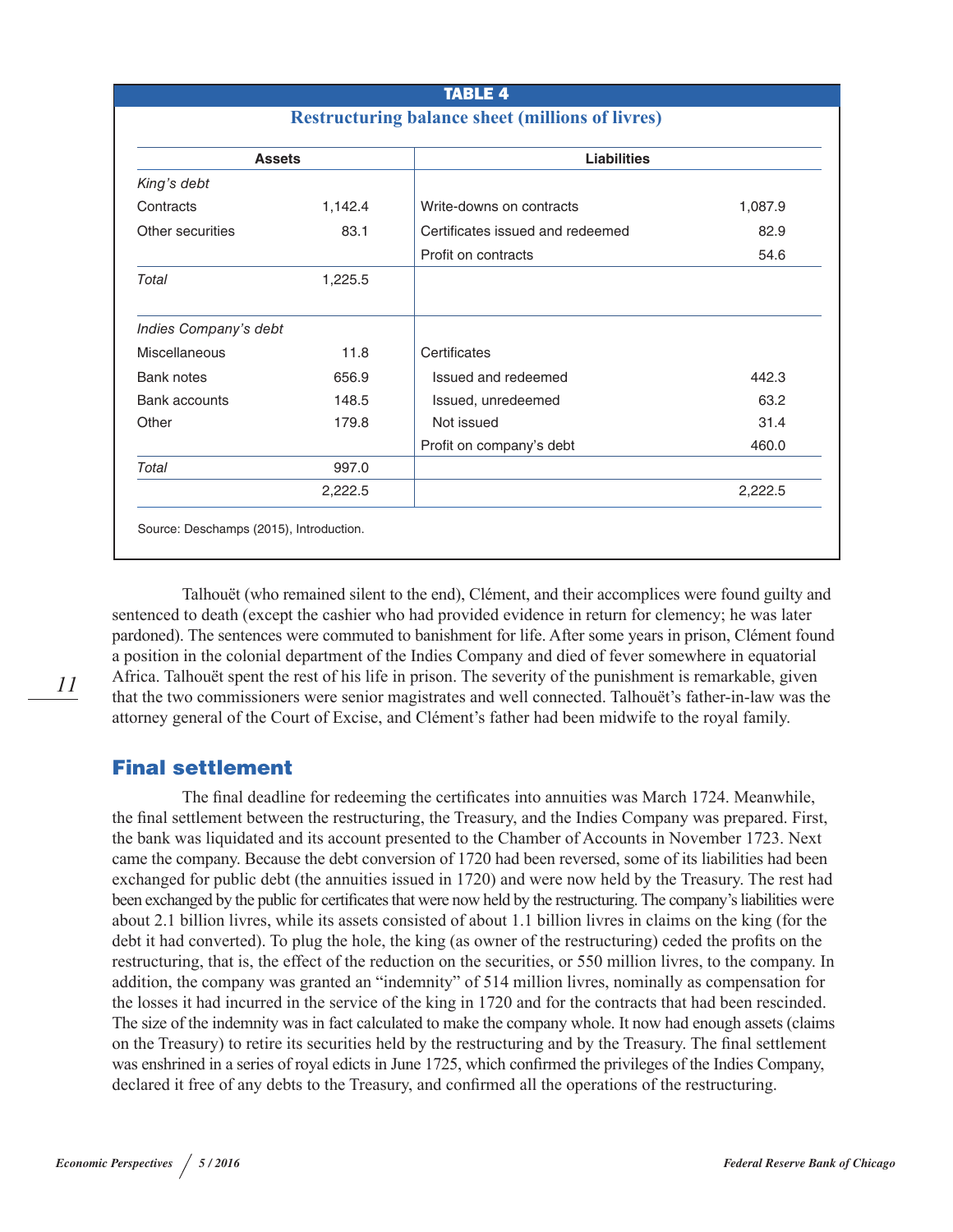The restructuring had been an enormous enterprise, as the following figures will show. The total number of claims was nearly a half million (France had at the time a population of 20 million, or 4 million households), half of which were for sums of 500 livres or less (perhaps half of average household income). By comparison, the restructuring that took place at the same time in Great Britain, after the South Sea bubble, involved about 30,000 people out of a population of 5.3 million (Dickson 1967, p. 272). The notaries sent nearly 1.4 million abstracts of financial transactions, of which 360,000 were processed. The restructuring employed up to 1,900 clerks at a time, and its total cost to the government was 9 million livres (the total expenses of the royal court were 12 million livres per year). The bulk of the work was carried out in three years, but at its peak it mobilized almost all the available senior personnel of the Royal Council.

The restructuring drew a line under the financial experiments of the Regency.

## Was the restructuring a default?

So far I've called the restructuring operation a debt restructuring. Was it also a government default? In legal terms, a default is a failure to fulfill a contractual obligation. As we saw, there were two types of debt involved in the restructuring: liabilities of the Indies Company and liabilities of the king, mainly the annuities issued in 1720. Strictly speaking, the company was a private entity; as for the king's obligations, we have seen that the annuities came out almost unscathed from the restructuring. The king fulfilled his obligations; if anything, he went beyond, since he made a gift of half a billion livres to save the company.

This, of course, ignores the origin and nature of the Indies Company. It was created initially to replace part of the government debt, and it ended up replacing most of the public debt with its liabilities. Though technically private, it was in essence a quasi-public entity, a point acknowledged in the proceedings of the Talhouët affair. So we need to delve a little deeper into the treatment of the company's liabilities.

Here again, a lawyer arguing for the government could make the case that there was no default after January 1721. Most of these liabilities (83 percent, to be exact), the notes and bank accounts, had no monetary value. In the last months of Law's system, the notes and bank accounts had been deprived of their legal tender status and made receivable for taxes or convertible into annuities bonds of the company until December 31, 1720; past that deadline, they were deemed void. Of the company's liabilities, only the bonds had received a guarantee from the king.

In truth, the restructuring cannot be judged in isolation from the events that made it necessary. When did defaults begin? If we return to the start of John Law's operations, we find that the government bonds of 1716 that formed the initial capital of both Law's bank and the Indies Company in 1716 and 1717, respectively, were traded voluntarily. The conversion of the national debt in 1719 was compulsory, but legal: The government's annuities were always callable. The exchange of the annuities' capital for shares in the Indies Company was also voluntary. We begin to see John Law using compulsion when, to accelerate the conversion, he announced that annuities not converted would have their interest rates reduced from 4 percent to 2 percent. At that time, he also used usury laws to lower the ceiling on interest rates to 2 percent. Thus, when the conversion was reversed in June 1720, the new annuities were issued at the unfavorable rate of 2.5 percent; and those issued in August were at 2 percent, the same rate as the company's bonds. The first half of 1720 was also the period when the bank's notes became legal tender and the holding of gold and silver became illegal.

Another approach is to consider the total value of public debt before and after the restructuring. This remarkably modern approach was taken by a contemporary: The economist Nicolas Dutot, a former employee and defender of John Law, criticized the restructuring for having severely reduced the value of debt (Dutot, [1738] 1935). Deschamps, our author, was tasked by Pâris-Duverney to write a response to Dutot's book (Deschamps, 1740). Part of the debate revolved around the choice of the dates at which to make the comparison. Dutot chose to compare the outcome of the restructuring with the state of affairs in September 1720, before the complete rout of Law's system, arguing that rumors of a restructuring were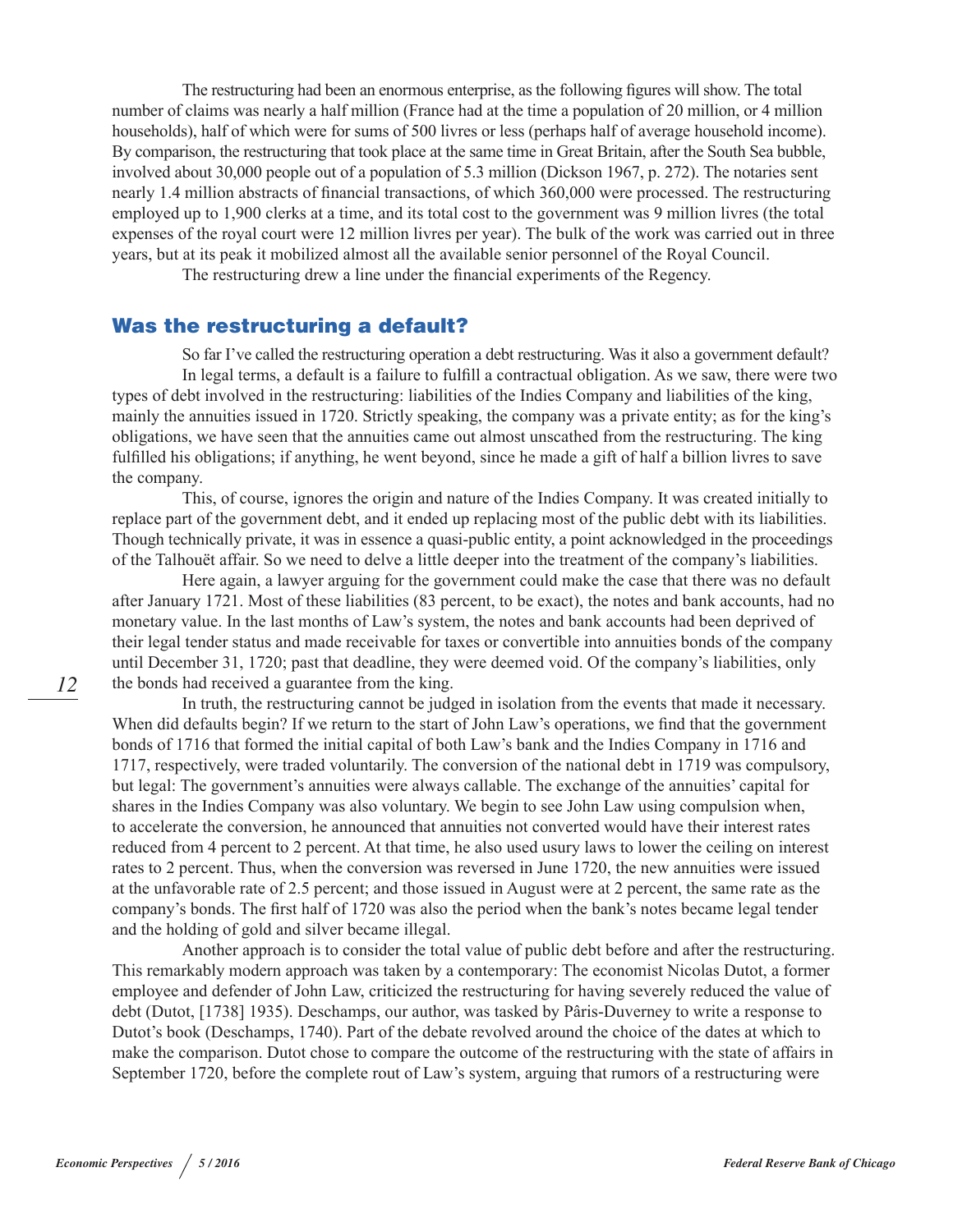#### TABLE 5

#### **Market value of securities before and after the restructuring**

|                               | <b>Nominal</b>                 | <b>Price</b> |              |       |  |
|-------------------------------|--------------------------------|--------------|--------------|-------|--|
|                               | amount<br>(millions of livres) | 7 Jan 1721   | Apr-Jun 1722 | 1723  |  |
| <b>Indies Company debt</b>    |                                |              |              |       |  |
| <b>Bank notes</b>             | 685                            | 0.095        |              |       |  |
| <b>Bank accounts</b>          | 187                            | 0.075        |              |       |  |
| <b>Bonds</b>                  | 87                             | 0.045        |              |       |  |
| Life annuities                | 92                             | 0.081        |              |       |  |
| Total                         | 1,051                          |              |              |       |  |
| Liquidation certificates      | 525                            |              | 0.250        | 0.197 |  |
| Market value (millions)       |                                | 90.2         | 131.3        | 103.3 |  |
| <b>Indies Company shares</b>  |                                |              |              |       |  |
| Number before                 | 125,025                        | 312          |              |       |  |
| Number after                  | 55,735                         |              | 850          | 1280  |  |
| Market value (millions)       |                                | 39.0         | 47.4         | 71.3  |  |
| King's debt                   |                                |              |              |       |  |
| Annuities                     | 1,237                          | 0.095        |              |       |  |
| After haircut                 | 1,087                          |              | 0.250        | 0.197 |  |
| Market value (millions)       |                                | 116.9        | 272.0        | 213.9 |  |
| Total market value (millions) |                                | 246.1        | 450.7        | 388.5 |  |

Source: Deschamps (2015), Introduction.

already circulating. It seems fairer to follow Deschamps and start the comparison when the Pâris brothers returned to Paris in early January 1721. Table 5 uses available information to make that comparison as precisely as possible, using two possible end dates: the second quarter of 1722, when the certificates first began to circulate, and the whole of the year 1723. The table shows that the market value of the securities subjected to the restructuring operation increased by 60–80 percent.

Of course, if we chose the peak of Law's system in May 1720 as our starting point, we would find that the market capitalization of the Indies Company was 2.7 billion livres and that the circulation of notes was around 2.1 billion. Taking into account the changes in the metallic content of the livre (for example, using an index of foreign exchange rates), we find that the market value of the company's liabilities fell by a factor of 8. But this tells us more about the overvaluation of Law's system in May 1720 than about the degree to which the ensuing restructuring was a default.

A last possible approach is to look at the extent to which the debt burden changed. Data availability limits the comparison to the years 1720 and 1724. I find that, between these dates, the nominal capital of the debt was reduced by 17 percent, and the interest burden by 36 percent. It should be noted that, after the Pâris brothers were exiled again in 1726, the new government unilaterally reduced the interest on the annuities created by the restructuring, entailing a further reduction in the interest burden of 21 percent compared with 1720.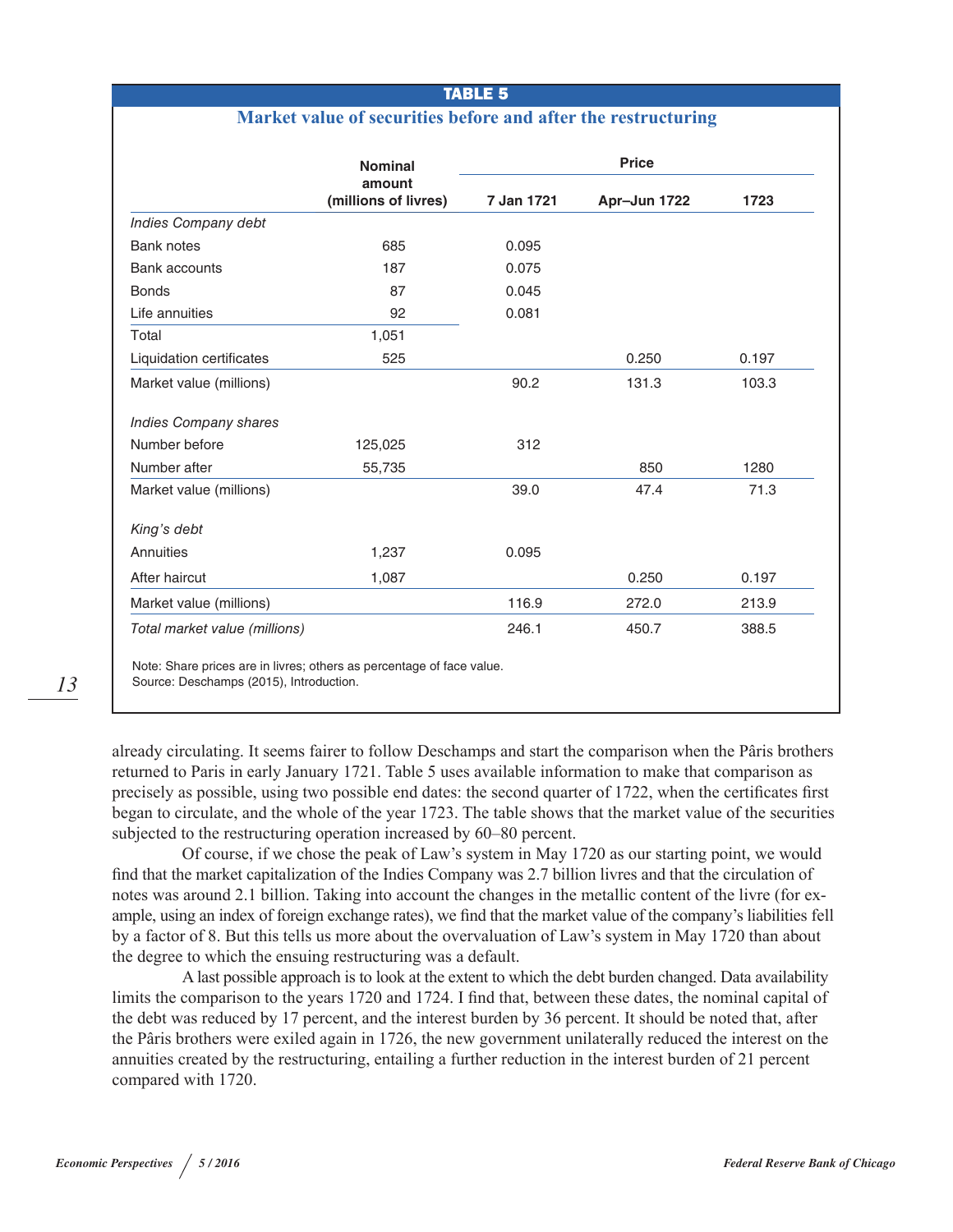It seems clear, then, that during the period from 1720 to 1723 a sizable reduction in the national debt took place, but that the restructuring of 1721–22 cannot be separated from the experiment of 1719–20. Ultimately, however, the French government did not gain much fiscal room. The total debt service was 82 million livres in 1717, against revenues of 145 million, and 87 million in 1724 against revenues of 188 million (the intrinsic content of the livre having fallen by 47 percent in the meantime). Moreover, the price of French debt had not changed much in the same period: Perpetual annuities bearing 4 percent traded for 35 percent of their face value in 1718 (an interest rate of 10–11 percent) while liquidation certificates, which could buy 2 percent perpetuals, traded at  $20-25$  percent in 1722—a similar, and high, level of rates (interest rates on long-term government debt were around 5 percent at the time in Great Britain). Only by the late 1720s did prices on French 2.5 percent perpetuals reach 40 percent of face value (a 6.25 percent rate); they reached 50 percent (a 5 percent interest rate) by 1740, a price that they maintained until the catastrophic events of the French Revolution.

#### Conclusion

The French debt restructuring of 1721 had winners and losers. Whatever default there was started during Law's system, and it seems fair to say that the purpose of the operation was to limit the damage. The driving principle of the restructuring was to mitigate the redistributive effects of the system while trying to avoid rewarding speculators. This last impulse was perhaps naive. Speculators, in this as in other instances, serve a purpose: They provide liquidity and insurance to creditors. They assume a large risk in the hope of outsized rewards. Punishing them reduces their incentives to provide the same services the next time around, making the restructured debt less liquid, all other things being equal. It is true that the main instrument chosen to recreate the public debt, life annuities, was not particularly liquid to begin with. Although life annuities were transferable, they remained assigned to the original life on which they were contingent. Insuring a death risk of one's kin may be useful to the original purchaser, but there will not be much of a market for such an idiosyncratic security. This suggests that maintaining the liquidity of the public debt was not an important consideration. Nevertheless, when the French government resumed borrowing in later decades, it mostly used more liquid securities (until the late eighteenth century, when it returned to life annuities [Velde and Weir, 1992]).

The operation was costly and difficult. However, one cannot help but admire the thoroughness and precision devoted to it, however misguided it may have been. The Pâris brothers later embarked on a deflationary policy intended in part to revalue the debt and further compensate the creditors, but this policy had disastrous consequences (Velde, 2009a) and probably contributed to the harsh judgment passed by posterity on the government they advised. Still, the French government was able to steer clear of outright default for a couple of generations, regain access to capital markets, and maintain the stability of its constitution. Although the counterfactual is not at hand, it is tempting to think that the restructuring of 1721 bought the French monarchy a lot of breathing space. Whether it used it wisely is another question.

What might the sovereign debt literature learn from this episode about the constraints or objectives of sovereign borrowers? As I explained in the introduction, a sovereign's ability to treat creditors differentially can mitigate the pain of default, which in turn makes default easier and hence borrowing harder. Treating creditors differentially requires information about the creditors that the government may not have. The procedure followed in 1721 offers an interesting solution: It amounted to a repudiation of the whole debt as a first offer, followed by a proposal of better terms to those creditors who were willing to supply verifiable information; and the mechanism seemed to work well. This is all the more remarkable given the rudimentary state of information technology in the eighteenth century. More broadly the assumption made in the literature ruling out differential treatment ought perhaps to be revisited and greater attention paid to actual treatment of creditors in default episodes (as in Erce and Díaz-Cassou, 2010).

As for the sovereign's objectives, modeling government preferences remains difficult. Whereas private agents are readily assigned preferences, governments are not individuals. The political economy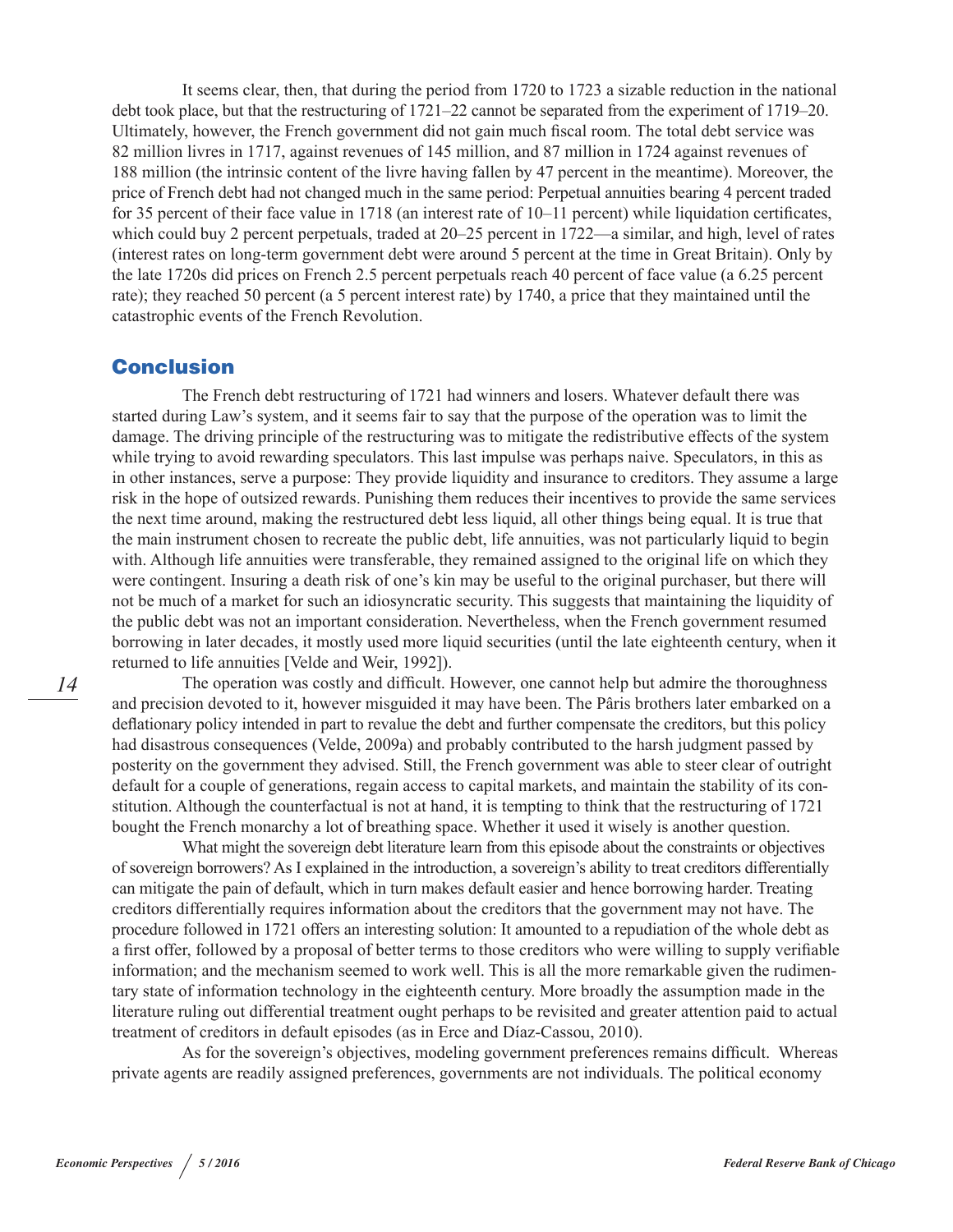literature has modeled government preferences in the case of democracies as the outcome of a strategic electoral process involving individuals (Persson and Tabellini, 2014), but modeling governments in non-democracies remains challenging (Acemoglu, Egorov, and Sonin, 2009). France in the eighteenth century was nothing like a democracy, yet the government's concerns with fairness and redistribution are striking, although whether they stem from the government's preferences or from strategic considerations is harder to tell. What is clear, however, is that the government was explicitly considering two trade-offs, one between bondholders and taxpayers, the other within bondholders themselves; the former trade-off could be related to preferences and the latter to concerns about its reputation as lender. These two trade-offs appear in D'Erasmo and Mendoza (2016), who study the sustainability of domestic debt in an economy with inequality, although a very stylized one, with two types of agents. They find that incentives to default are weaker if the government is not strictly utilitarian (weighing the welfare of all agents equally) but rather places a greater weight on bondholders. Moreover in their model, the incentives are weaker the more bondholdings are concentrated, although in 1721 holdings of claims on the government were much more diffuse than usual, because of the preceding episode of paper money. Another point recently considered (Broner, Martin, and Ventura, 2010) is the existence of secondary markets and the ability of agents to trade government debt anonymously; while the French government was in practice unable to rule out these markets, it did take the tradeability of debt into consideration in its treatment of creditors. The 1721 episode suggests that governments may care about finer distinctions than just creditors versus bondholders, either for political economy reasons or for strategic purposes.

The 1721 restructuring thus speaks to the current literature on sovereign debt and suggests additional avenues of research.

#### **NOTES**

1 For example, Reinhart and Rogoff (2011, p. 343) fail to see that interest reductions in the United Kingdom represented the exercise of an option specified in the original loan.

2 The vast literature on this experiment includes Forbonnais (1758), Levasseur (1908), Thiers (1858), Marion (1914–31), Faure (1977), Lévy (1980), Neal (1990), Thiveaud (1995), Murphy (1997), and Velde (2009b).

3 Pâris-Duverney is better known today for founding the school for army officers that Napoléon Bonaparte attended and for launching the career of Beaumarchais, author of *The Marriage of Figaro* and gun-runner for the Continental Congress.

4 The tables in this article are taken from my introduction to the book.

#### REFERENCES

**Acemoglu, Daron, Georgy Egorov, and Konstantin Sonin,** 2009, "Do juntas lead to personal rule?," *American Economic Association Papers and Proceedings*, pp. 298–303.

**Álvarez-Nogal, Carlos, and Christophe Chamley,** 2014, "Debt policy under constraints: Philip II, the Cortes, and Genoese Bankers," *The Economic History Review*, Vol. 67, No. 1, pp. 192–213.

**Bolton, Patrick, and Olivier Jeanne,** 2011, "Sovereign default risk and bank fragility in financially integrated Economies," IMF Economic Review, Vol. 59, No. 2, pp. 162–194.

**Broner, Fernando, Alberto Martin, and Jaume Ventura,** 2010, "Sovereign risk and secondary markets," *American Economic Review*, Vol. 100, No. 4, September, pp. 1523–1555.

**Brutti, Filippo,** 2011, "Sovereign defaults and liquidity crises," *Journal of International Economics*, Vol. 84, No. 1, pp. 65–72.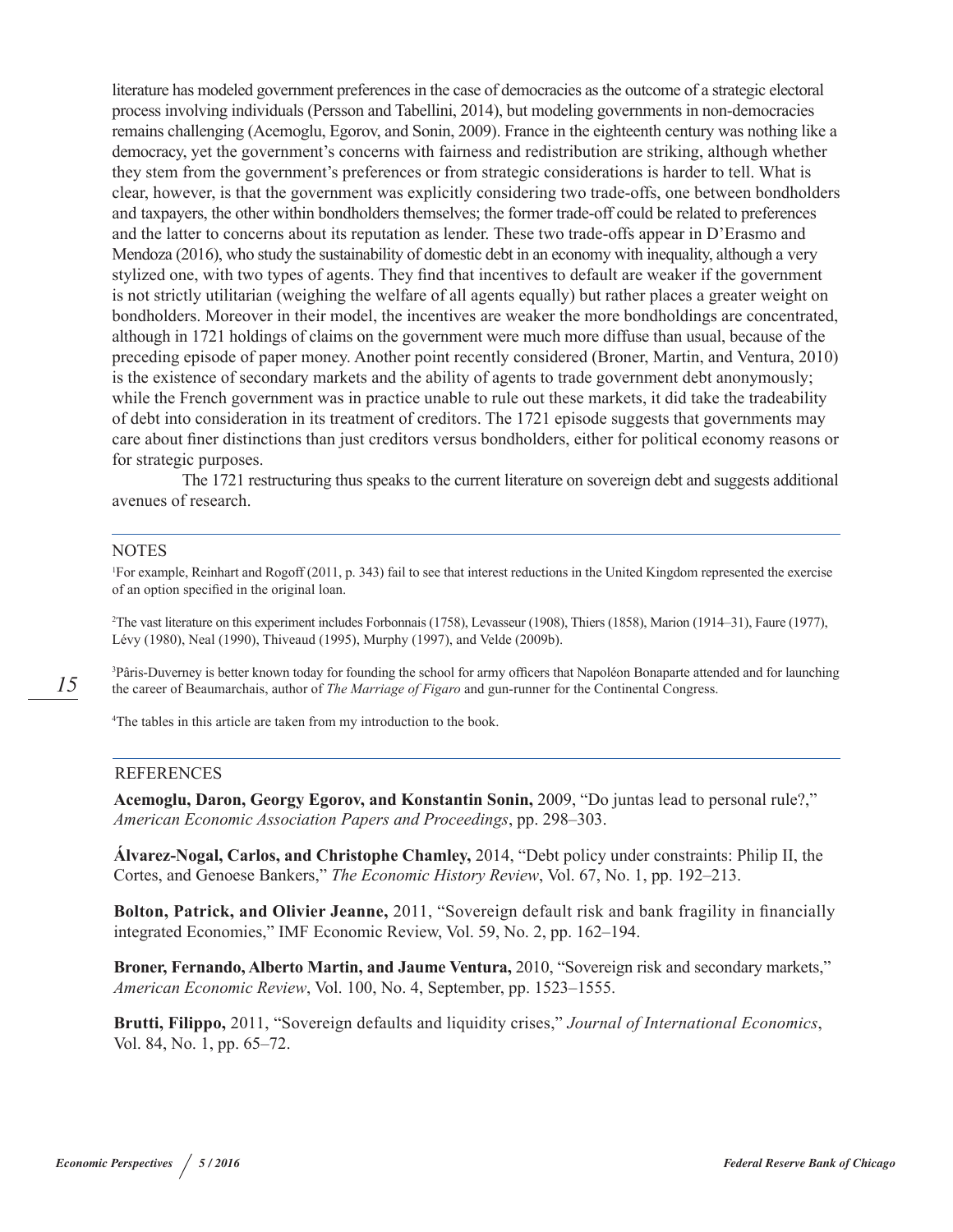**Cheynet de Beaupré, Marc,** 2012, *Joseph Pâris-Duverney, financier d'État (1684–1770): Les sentiers du pouvoir (1684–1720)*, Paris: Honoré Champion.

**Clapham, Sir John,** 1945, *The Bank of England: A History*, Cambridge, UK: Cambridge University Press.

**D'Erasmo, Pablo, and Enrique G. Mendoza,** 2016, "Distributional incentives in an equilibrium model of domestic sovereign default," *Journal of the European Economic Association*, Vol. 14, No. 1, pp. 7–44.

**Deschamps, François-Michel-Chrétien,** 2015, *Lettres sur le Visa des dettes de l'État ordonné en 1721*, introduction by François R. Velde, Paris: Classiques Garnier.

**\_\_\_\_\_\_\_\_\_\_,** 1740, *Examen du livre intitulé: Réflexions politiques sur les finances et le commerce*, 2 vols., The Hague, Netherlands: Chez les Frères Vaillant & Nicolas Prevôt.

**Dickson, Peter George Muir,** 1967, *The Financial Revolution in England: A Study in the Development of Public Credit*, 1688–1756, London: Macmillan.

**Dutot, Nicolas,** [1738] 1935, *Réflexions politiques sur les finances et le commerce*, Paul Harsin, ed., 2 vols., Paris: Les Belles-Lettres.

**Erce, Aitor, and Javier Díaz-Cassou,** 2010, "Creditor discrimination during sovereign debt restructurings," Banco de España, working paper, No. 1027.

**Ferriere, Axelle,** 2014, "Sovereign default, inequality, and progressive taxation," working paper, New York University.

**Faure, Edgar,** 1977, *La Banqueroute de Law, 17 juillet 1720*, Paris: Gallimard.

**Forbonnais, François Véron Duverger de,** 1758, *Recherches et considérations sur les finances de France, depuis l'année 1595 jusquà l'année 1721*, 2 vols., Basel, Switzerland: Aux Dépens des Frères Cramer.

**Gennaioli, Nicola, Alberto Martin, and Stefano Rossi,** 2014, "Sovereign default, domestic banks, and financial institutions," *The Journal of Finance*, Vol. 69, No.. 2, pp. 819–866.

**Guembel, Alexander, and Oren Sussman,** 2009, "Sovereign debt without default penalties," *The Review of Economic Studies*, Vol. 76, No. 4, pp. 1297–1320.

**Hall, George J., and Thomas J. Sargent,** 2014, "Fiscal discriminations in three wars," *Journal of Monetary Economics*, Vol. 61, No. 1, pp. 148–166.

**Hatchondo, Juan Carlos, Leonardo Martinez, and César Sosa Padilla,** 2014, "Voluntary sovereign debt exchanges," *Journal of Monetary Economics*, Vol. 61, No. 1, pp. 32–50.

**Levasseur, Émile,** 1908, "Law et son système jugés par un contemporain," *Revue d'Histoire Économique et Sociale*, Vol. 1, No. 4, pp. 329–355.

**Lévy, Claude-Frédéric,** 1980, *Capitalistes et pouvoir au siècle des Lumières*, *Vol. 3: La monarchie buissonnière*, 1718–1723, Paris: Mouton.

**Marion, Marcel,** 1914–31, *Histoire financière de la France*, 6 vols., Paris: Arthur Rousseau & Cie.

**Murphy, Antoin E.,** 1997, *John Law: Economic Theorist and Policy-Maker*, Oxford, UK: Clarendon Press.

**Neal, Larry,** 1990, *The Rise of Financial Capitalism: International Capital Markets in the Age of Reason*, Cambridge, UK: Cambridge University Press.